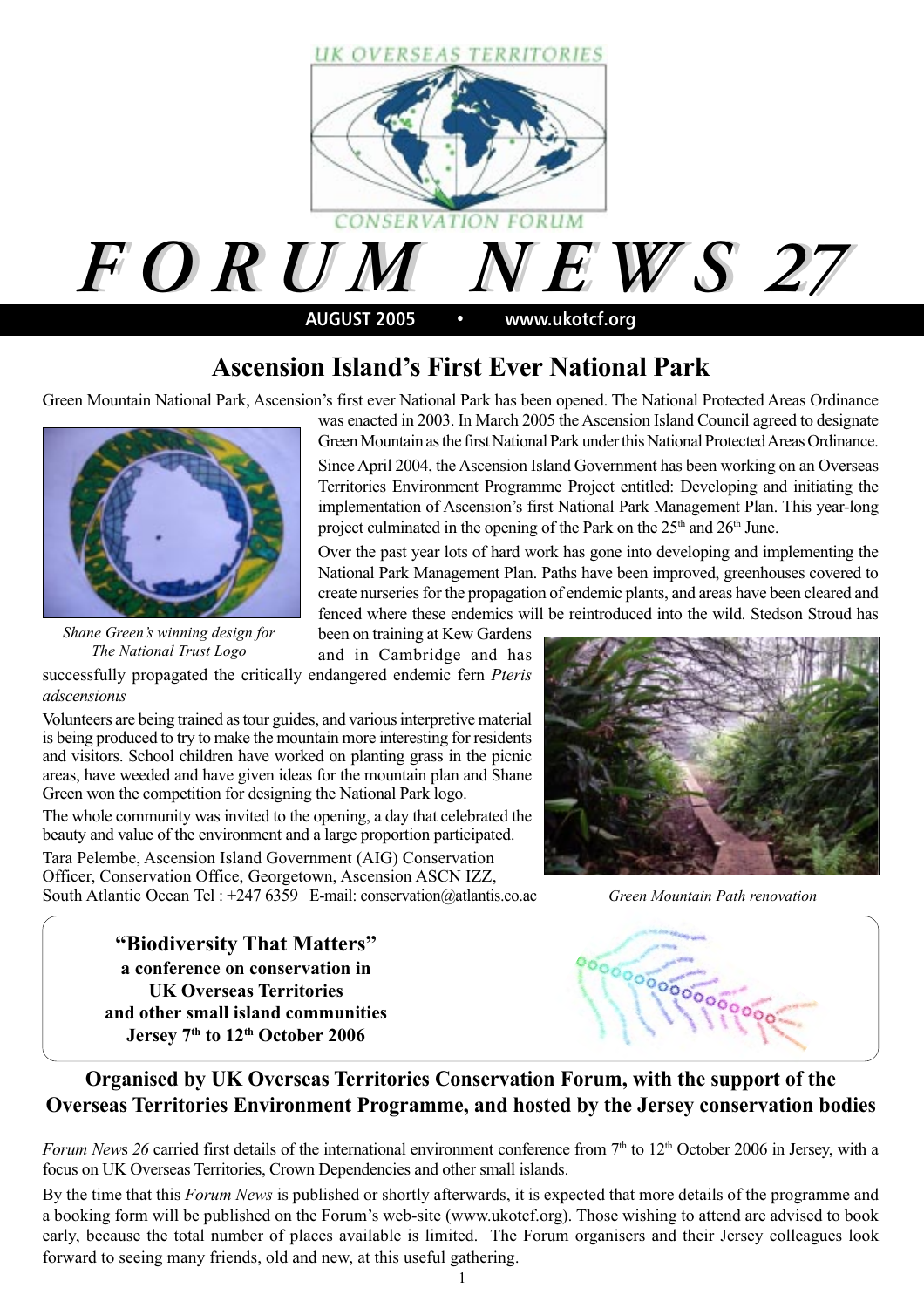### **Spending figures indicate that the British Government values conservation of globally important biodiversity in UK Overseas Territories 5000 times less important than that in Great Britain**

The Forum has long been concerned that the British Government's spending on conservation in the UK Overseas Territories is ridiculously low. We commend the on-going support from the Foreign & Commonwealth Office and welcomed the joining with this two years ago by the Department for International Development to establish the Overseas Territories Environment Programme (OTEP). UKOTCF has highlighted and supported this fund, but all concerned recognise that only very small projects can be supported by it. The British Government's main budget for conservation is managed by the Department for the Environment, Food and Rural Affairs (Defra). Amazingly, none of this budget is committed regularly to UK Overseas Territories.

Figures from the British Government have recently become available that demonstrate just how serious the situation is. The British Government estimates that it spends at least £460 million per year on biodiversity conservation in Great Britain and Northern Ireland. It also makes a significant contribution to international conservation, by an estimated £40 million. However, its estimated spend on conservation on the UK Overseas Territories is about £1 million per year, divided between all sixteen Territories (and none on Crown Dependencies).

This lack of spend is serious because the Territories generally have limited capacity themselves to undertake vital conservation work. Despite this, many Territories are making major and commendable efforts in these regards. However, whatever the per capita income in a UK Overseas Territory, there are severe constraints because the human population sizes vary between fewer than 50 persons to 59,000, mainly about 2000 to 20000 – compared with about 59 million in UK mainland as a whole.

The British Government enters international commitments on behalf of both itself and UK Overseas Territories and Crown Dependencies. These include the international conventions on conservation (sometimes called multilateral environmental agreements). The British Government shares responsibility for this globally important biodiversity. The British Government is party to some fine words here, but there is little hard evidence of its commitments.

This is even more vital because most of the UK's globally important biodiversity is located in UK Overseas Territories and not in Great Britain and Northern Ireland. Examples of this are well known and can be found on the Forum's web site (www.ukotcf.org). One very conservative estimate is that there are at least ten times as many endemic species in UK Overseas Territories as in Great Britain and Northern Ireland. Using this as a factor to multiply the spending difference, it appears that UK Government values its responsibilities to global biodiversity in Great Britain and Northern Ireland about 5000 times more that it values its responsibilities to global biodiversity in its Overseas Territories. In fact, because of incomplete information in UK Overseas Territories (caused in part by the same shortage of resources), the difference is very much more.

We are not suggesting that the spending by UK on conservation in Great Britain and Northern Ireland, nor its international

contributions, should be significantly cut. However, the level of support for its responsibilities in UK Overseas Territories is derisory. The work over the past decade and more by UKOTCF (which struggles along with no core funding from UK Government despite undertaking much voluntary work for it) and the success of the small projects funded by OTEP, its FCO fore-runners and the NGOs have demonstrated what can be done with very limited funding. They have also exposed the scale of necessary work which needs funding. It would not take much to make a huge impact. A tiny proportion of the funds which UK spends on conservation in Great Britain and Northern Ireland would have a giant huge percentage change to the spending in UK Overseas Territories.

It is time to address some core issues. Surely Defra can find a way to provide significant funding. Surely the Department of Culture, Media and Sports has it in its power to make National Lottery funding available to UK Overseas Territories. There are all sorts of negative bureaucratic answers that can be made to these questions. But, if there is a will, a way can be found, even if legislation is required. Surely it is time that the UK Government started treating the UK Overseas Territories and their British citizens more like special parts of UK rather than odd and forgotten small foreign countries?

Although the scale of the discrepancy has only now become clear, the basic message is not new. UKOTCF has been pointing this out, perhaps in too civilised a manner, to UK Governments for over a decade. It really is time for UK Government to act. Almost incredibly, species which occur in UK Territory and nowhere else in the world are still going extinct – most recently the St Helena Olive which went extinct in November 2003. Several other species are on the brink. This is a disgrace, and the lack of action by UK Government is a breach of its commitments under its own international commitments. As always the UKOTCF is keen to work with UK Government in any way possible to change this situation and ensure long-term survival of the UK's most precious biodiversity

*UK Overseas Territories Conservation Forum*

### **New Years Honours 2005**

Stedson Stroud was made a Member of the Most Excellent Order of the British Empire for services to St Helena in the 2005 New Year Honours List.

This award recognises Stedson's outstanding contribution to nature conservation efforts on St Helena. His enthusiasm for St Helena's endemics is well known. He made a major contribution to the rediscovery and propagation of St. Helena's endemic flora, including the bastard gumwood and the boxwood. He also put into practice conservation principles as a private farmer, producing organic beef, honey and cosmetics. He has also assisted with training courses in conservation techniques.

Stedson was a founder member of the St. Helena Nature Conservation Group and Vice Chairman of the St. Helena National Trust, which was launched in May 2002. In 2002, he delivered presentations at two environmental conferences held in Gibraltar and Skye.

Stedson Stroud is currently continuing his conservation interests through highly regarded work on Ascension Island in support of the Conservation Officer there.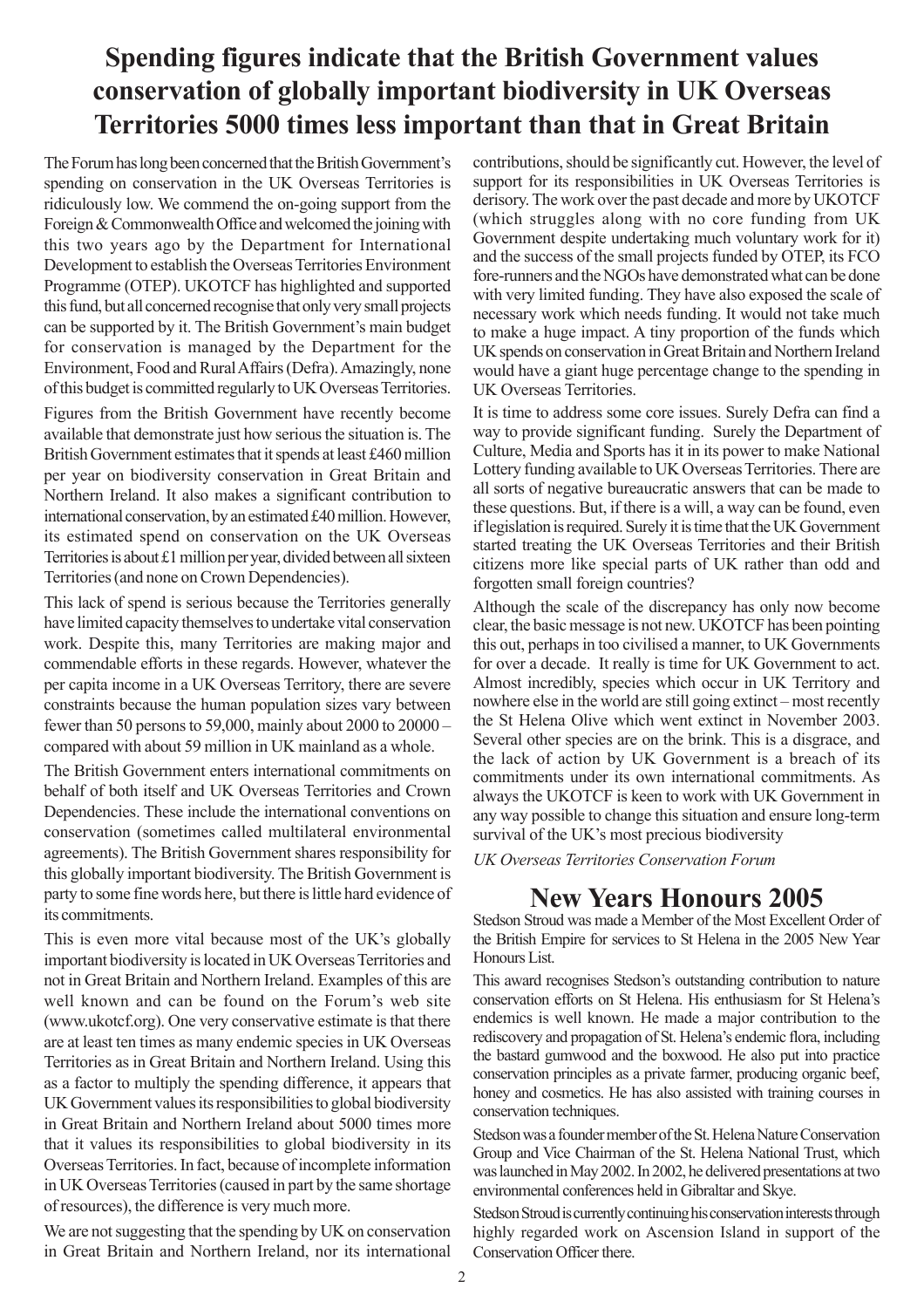### **Trust makes tracks**

The Alderney Wildlife Trust, an Associate member of the Forum, in conjunction with the Alderney Society and with the help of over 25 dedicated volunteers and their families, has embarked on an epic restoration project to reopen an ancient cart track in the Bonne Terre valley.

The track is believed to be hundreds of years old and was used by horse-drawn carts travelling to and from the watermill at the bottom of the valley. Since the Second World War it has been left mostly untended as the watermill fell into disuse, now being frequented only by walkers, who have to struggle through the undergrowth and on unstable ground in order to visit the popular and picturesque valley. In addition over 250 metres of track is now totally inaccessible.



*Ortac Gannet Colony*

The land adjacent to the track is Alderney's most important area of wet meadowland which has become almost inaccessible, but is home to the locally rare species Greater Tussock Sedge, Ragged Robin and Southern Marsh Orchid. This, added to the natural beauty of the area, has made the Bonne Terre one of the most popular walking areas for local residents for many years. However, due to the difficulties of access, numbers using the valley have declined.



*Children Take part in activities*

On 25th June 2005, the Trust held a family volunteer event open to all members of the community as well as visitors, including children over the age of five. Whilst the adults were involved in re-opening and restoring the trackway to a safe standard, which

included the creation of three flights of steps and the reconstruction of the existing footpaths, the children were entertained by the Trust's Watch leaders, learning about the valley's rich wildlife. This included stream dipping, insect hunts and plant cocktails.

Volunteers also helped erect a fence around some of the valley's richest grassland which will enable the Trust to include the site in the Alderney Grazing Animals Project (AGAP). This it is hoped will ensure the return of traditional wet meadowland management to the site.

At the end of the day more then 40 Trust members and their families gathered in the valley for a barbeque and drinks to celebrate a job well done.

*For further information please do not hesitate to contact either: Roland Gauvain (Trust Manager): +44 1481 822935*

*Ali Birkett (Project Co-ordinator): +44 7911712319 or Email: info@alderneywildlife.org*

### **Falklands Wildlife in the Spotlight**

Falklands Conservation and WILDGuides of Old Basing, Hampshire plan several publications in time for the next cruise ship and wildlife watching season, starting in November 2005. During the recent southern summer, about 47,000 visitors reached the Falklands by sea and several hundred more by air, via Punta Arenas or Ascension Island, often with specialist holiday groups. This total is expected to be at least equalled in 2005-06 and the demand grows for reliable information on the Falklands and on the birds, animals and plants to be seen.

*A Visitor's Guide to the Falkland Islands,* first published in 2001, is now being revised and expanded by the author Debbie Summers for Falklands Conservation, as more tourist destinations have become available. This very popular and beautifully illustrated guide has established itself as the most insightful and reliable source of local knowledge available. It will continue to offer valuable information to tourists so that they can make best use of their brief visits to East and West Falkland and some offshore islands.

*Birds and Mammals of the Falkland Islands* is a new production by Robin Woods, author of three bird guides in the past 30 years and joint author of the 1997 *Atlas of Breeding Birds of the Falkland Islands.* Produced using the latest digital graphics technology by the publishers, WILDGuides, it will enable quick identification of all resident species and many regular non-breeding species, including those that are likely to be seen at sea between Tierra del Fuego, the Antarctic Peninsula and the Falklands.

*Important Bird Areas in the Falkland Islands* contains the text provided through Falklands Conservation for BirdLife International's Directory of Important Bird Areas in the UK Overseas Territories. This material has been re-laid, photographs added and the format adapted to make a compact, authoritative source of information on the places in the Falklands that are especially important for birds. This Directory shows where more detailed recording and monitoring are needed and where Site Support Groups can become involved.

These books will all be of rucksack pocket size, designed to be carried when on shore or afloat. Separately or together they will greatly enhance the wildlife experiences of visitors to the Falklands.

*This will be available in November from Falklands Conservation UK Office: 1Princess Avenue, Finchley, London N3 2DA or from www.falklandsconservation.com*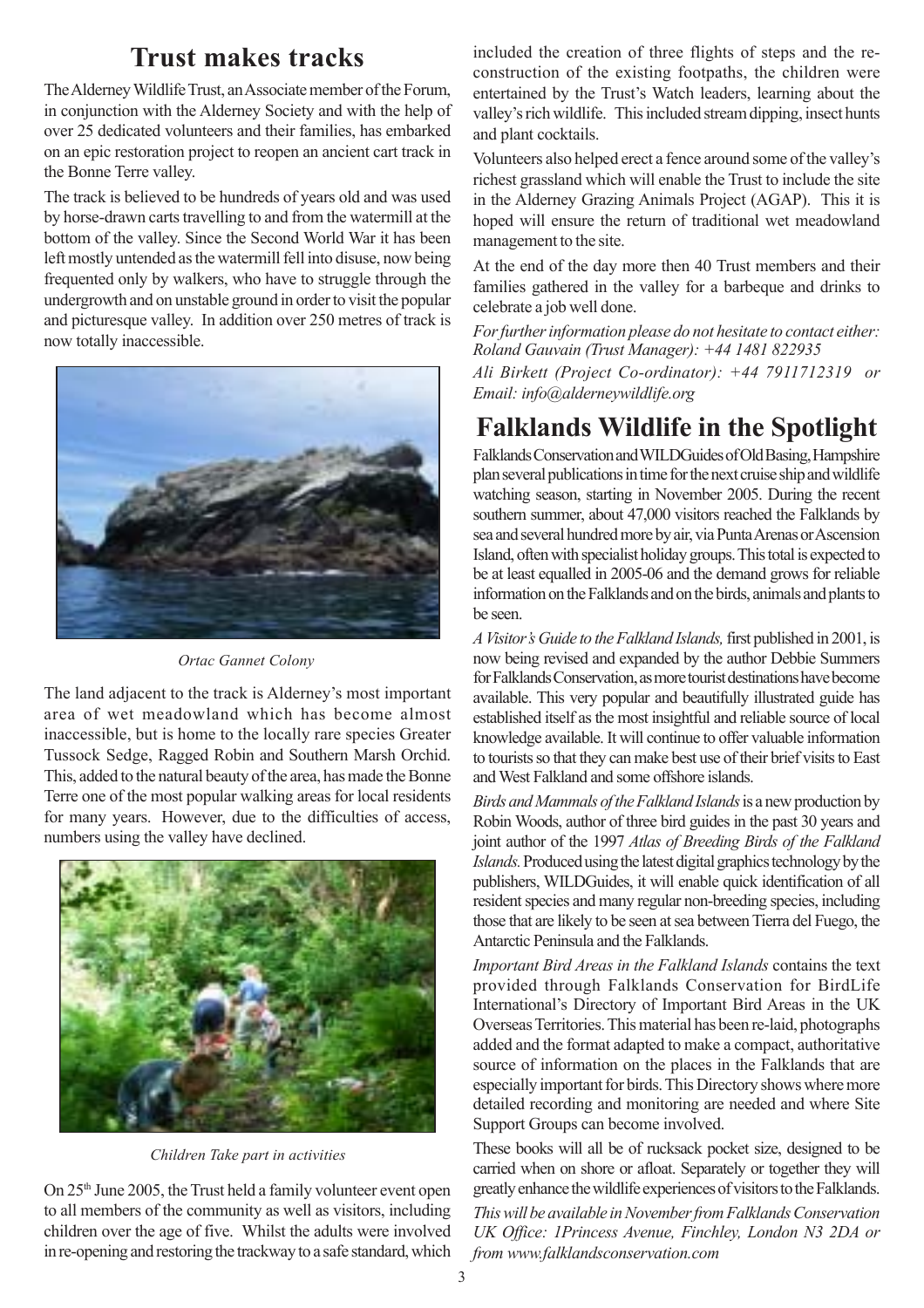

# **Successful Project Proposals 2005**

OTEP is a joint programme of the Department for International Development (DFID) and the Foreign & Commonwealth Office (FCO) to support the implementation of the Environment Charters and environmental management more generally in all the UK's Overseas Territories.The UK Overseas Territories Conservation Forum continues to provide a Communication Strategy for the Overseas Territories Environment Programme (OTEP). This is the third of a series of supplements to *Forum News* as part of this initiative. Although *Forum News* itself is under the editorial control of the Forum, the content of this supplement is as agreed by the Forum with FCO and DFID.

In the second round, 28 applications from 11 Territories plus two cross-territory applications were received, of which 22 were approved. The programme is going from strength to strength and the standard of applications had been high. Over the two years, 45 projects had been approved from 14 Territories as well as some cross-territory projects. A review of the programme is to be made this year and FCO/DFID welcome comment from the Forum and the UKOTs to identify gaps in the programme.

#### **Anguilla: A bird-watching guide to Anguilla**

The project will produce a bird-watching guide for Anguilla to complement recent publications on reptiles and plants. The main aim of the guide will be to promote the island's bird life and a better understanding of the habitats they depend upon. It will be a full colour guide with photographs featuring birds and bird-watching sites on Anguilla including its Important Bird Areas, a section on bird identification and information on the Anguilla National Trust. The book will be aimed at visiting birdwatchers, Anguillians and Anguilla's schools, with proceeds going to the Anguilla National Trust.

*Damien E. Hughes, Executive Director, The Anguilla National Trust, Museum Building, Albert Lake Drive, P.O. Box 1234, The Valley, Anguilla, B.W.I Tel: + 1 264-497-5297 Fax: +264- 497-5571 Email: axanat@anguillanet.com*

#### **Ascension: Ascension Environment Information Operations Utility (AEIOU)**

The project will synthesise existing information from land jurisdiction, environmental mapping and monitoring, geological and cultural data with new land cover data into a single manageable framework, and provide protocols for updating, managing and applying information. Portals will be available to the school and for public use as a learning and information resource. Resulting maps will provide

Ascension with the means to implement their plan for Green Mountain, home to many native and culturally important species, and other protected areas, and integrate environmental monitoring information with other island data for strategic and routine planning and management.



*View of Green Mountain*

*Tara Pelembe, Ascension Island Government (AIG) Conservation Officer, Conservation Office, Georgetown, Ascension ASCN IZZ, South Atlantic Ocean*

*Tel : +247 6359 E-mail: conservation@atlantis.co.ac*

#### **Bermuda: Somerset Long Bay Nature Reserve, restoration, enhancement and long-term management plan**

The project will implement a restorative and enhancement management plan for the 2.86-acre property. The property includes a beachfront, freshwater pond, overgrazed pasture, and is bordered by mainly invasive vegetation. Existing perimeter fencing will be up-graded and gated for better security. The pond will be enlarged to create shallow water areas and mudflats. The pasture area will be reduced and managed to prevent overgrazing and to enhance habitat diversity. The beachfront and eastern side of the reserve will be re-planted as native woodland, and made accessible to the public via an interpretive nature trail.

*Bermuda Audubon Society, Mr Andrew Dobson, President, P.O. Box HM 1328, Hamilton HM FX, Bermuda Tel: + 1 441 292 1920 E-mail: Adobson@warwickacad.bm*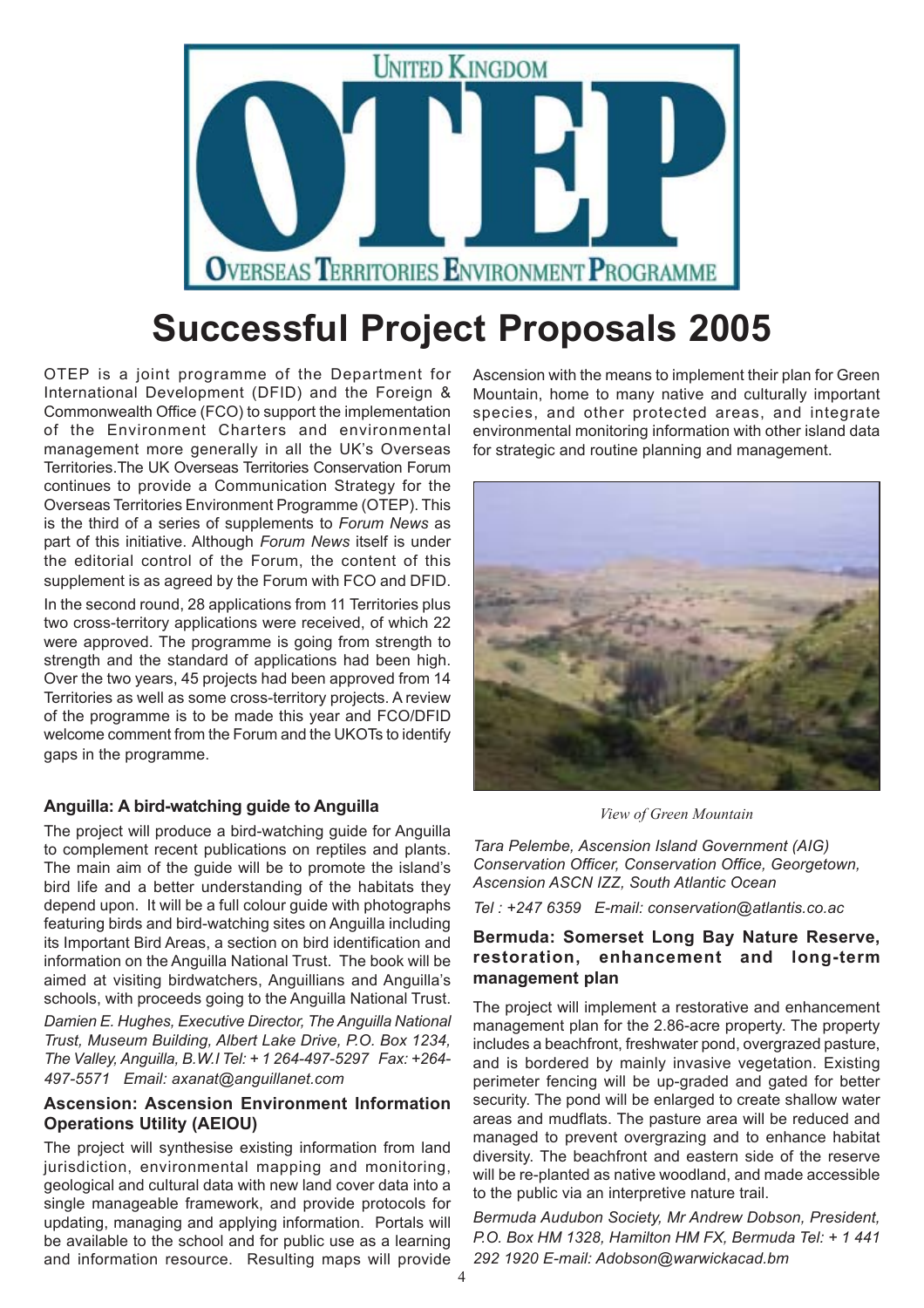#### **Bermuda: Development of species and habitat recovery plans, and capacity building for implementation**

The project is designed to promote the protection and recovery of threatened species and habitats listed under Bermuda's Protected Species Act 2003 through:

- **•** The dedication of one full time staff for the development of recovery plans and coordination of implementation framework
- **•** Engagement of stakeholders and wider community
- **•** Publication and distribution of comprehensive recovery plans.
- **•** Audit of resources and needs assessment
- **•** Identification of emergency measures
- **•** Capacity building for implementation
- **•** Launching of recovery plans

Currently, 50 terrestrial and marine species, and 24 cave species, are considered. The proposed work will not only provide cohesion to existing recovery efforts, but will provide the capacity building required for the recovery of all listed species.

*Dr. Samia Sarkis, Department of Conservation Services, P.O. Box FL 588 Flatts FL BX Bermuda Tel:+ 1 441 293 2727 ext.143 Fax: +1 441 293 645 E-mail: shillier@northrock.bm*

#### **Bermuda: Saltus Island Project**

The Saltus Island Project is a woodland management scheme and environmental education initiative, first established in 2002 in conjunction with the Bermuda National Trust. The flora of the 3.2-acre island in Hamilton Harbour was becoming dominated by fast growing introduced species. The project aims to manage the woodland on the island, controlling the invasive species and planting native and endemic plants. Senior 9 (age 13) students from Saltus Grammar School, visit the island twice per month. The students are taught the significance of the project, and also work to remove the invasive species, create paths, plant native/endemic species, compost, clear garbage etc.

*Duncan I. Ashworth, Head of Geography and Steve Briggs (assistant), 108, St. John's Rd, PO Box HM 2224, Saltus Grammar School, Hamilton HMJX, Bermuda. Tel: + 1 441- 292-6177(w)+ 1 441-236-0746(h), Fax +1 441-296-0568, Email dashworth@saltus.bm or sbriggs@saltus.bm*

#### **British Indian Ocean Territory: Conducting a census of the seabirds on Diego Garcia**

At present no scientifically gathered, repeatable surveys of breeding seabirds have been conducted in the Chagos. The project will conduct a census of seabirds at Barton Point, Diego Garcia, a recently identified Important Bird Area (IBA) to provide conservation bodies a confirmed base line of population densities of breeding seabirds. This work is essential, as it will supply an accurate start point for the long term monitoring of seabirds, in particular the effect of cats and rats on the breeding sea birds.

*Captain Peter Carr Royal Marines, Corps Secretariat, Directorate Royal Marines, Whale Island, Portsmouth, PO2 8ER, UK. Tel: +44 02393 547201. Fax+44 02392 547201, E-mail admin@royalmarinesregimental.co.uk*

#### **British Indian Ocean Territory: Ecological restoration through the eradication of introduced black rats** *Rattus rattus* **from Eagle Island, Chagos Archipelago**

This project will eradicate black rats *Rattus rattus* from Eagle Island in the Chagos Archipelago. Black rats are likely to have had a considerable effect on the ecosystem of Eagle Island; their presence will probably have prevented seabirds from colonising the island in significant numbers because of the rats' predation of hatchlings, birds and eggs. Rats will also have suppressed regeneration of native plants, and predated hatchling marine turtles and many invertebrate species. Rats are one of the most widespread invasive species, and through their close association with humans have been introduced to over 80% of the world's major islands and island groups. The removal of rats from Eagle Island will benefit the ecosystem and will be a vital first step in restoring the island as a sanctuary for the region's seabirds and plant and other animal life.

*Simon Mickleburgh, Manager, Flagship Species Fund, Fauna & Flora International Great Eastern House, Tension Road, Cambridge, CB1 2TT, UK Tel: +44 1223 579 477, Fax: +44 1223 461 481 E-mail: simon.mickleburgh@fauna-flora.org*

#### **British Virgin Islands: BVI Environmental CD atlas and teaching resource**

The BVI is comprised of over 60 islands and cays, yet the majority of the population resides on Tortola, with schools of varying sizes on three of the sister islands: Virgin Gorda, Anegada and Jost Van Dyke. School visits to the sister islands are not included within the curriculum, so many students never visit the other islands in the BVI and as a result have extremely limited knowledge of the BVI's natural environment. Additionally the teaching of geographic components of social sciences and environmental awareness in BVI schools has relied upon the use of regional and international atlases, which have minimal relevance to the BVI.

Developed as a locally implemented initiative, an informational CD Atlas has been created by the National Geographical Information Systems Technical Steering Committee as a resource for schools and the general public to engender a comprehensive understanding of the environments of the BVI and we are now seeking funding to publish and launch this product. By using an interactive atlas, a series of maps, charts, diagrams, tables, photographs, text and internet links, a dynamic web based CD allows students to explore the real world distribution of the environments of the BVI

*Mr. Bertrand Lettsome, Chief Conservation & Fisheries Officer, Department of Conservation and Fisheries, Ministry of Natural Resources and Labour, Central Administration Complex, Road Town, Tortola, British Virgin Islands Tel: +1 284-494-5681, +1 284-494-3701, ext. 555/5551, Fax: +1 284-494-2670 E-Mail: bblettsome@hotmail.com*

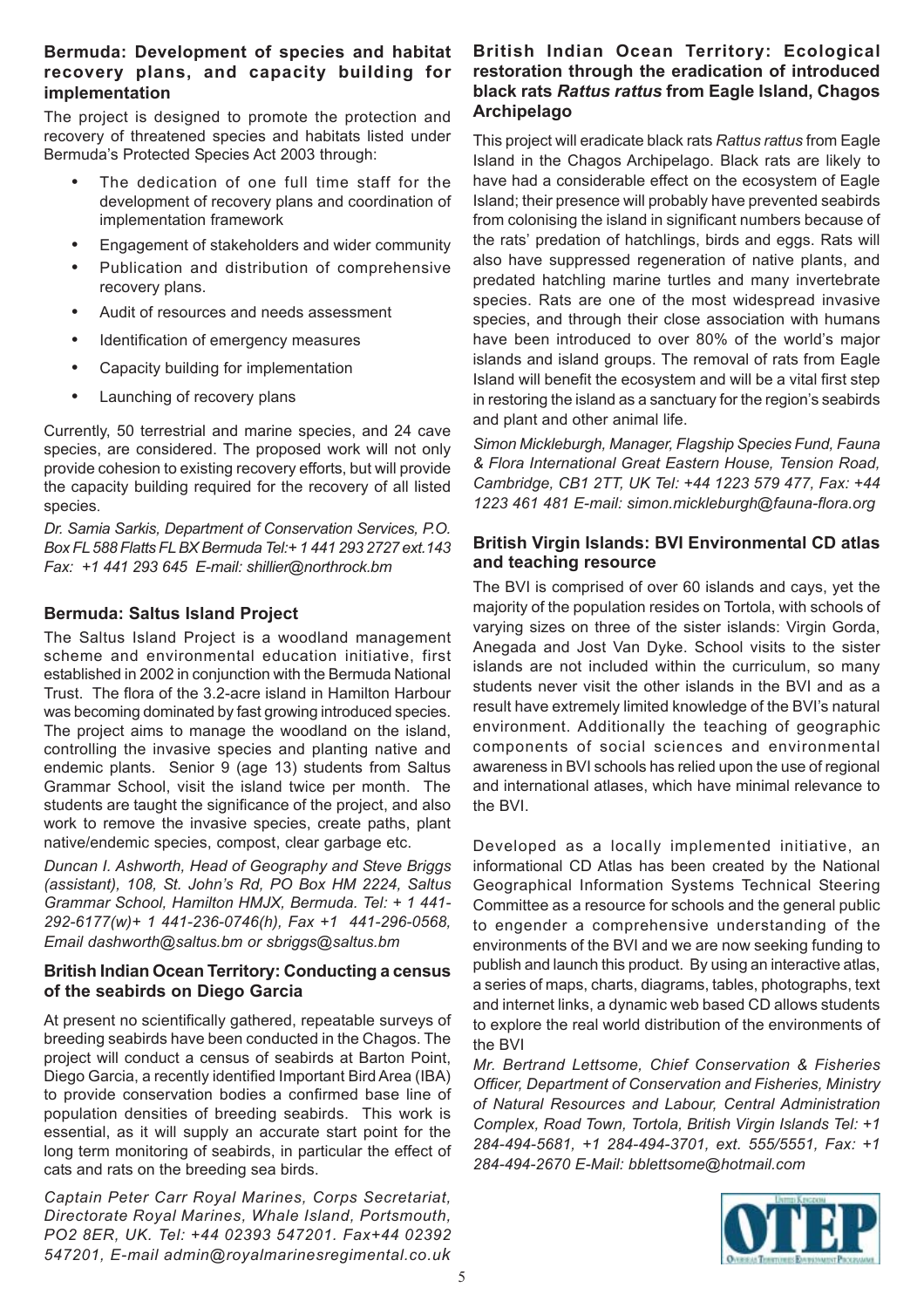#### **Falkland Islands: Completion of the New Island South reserve management plan and initiation of implementation**

New Island is an Important Bird Area (IBA), hosting the largest seabird colony in the Falkland Islands, and significant populations of several globally threatened species. Through this project, New Island South Conservation Trust will complete a Management Plan for the reserve and start its implementation. Important activities will include (1) completion of a biodiversity inventory and continued monitoring of globally-threatened species, (2) the assessment of the impact of four species of alien mammals on bird populations and experimental control of mammals, (3) control of introduced plants, (4) the assessment of the impact of the current tourist activities and implementation of regulations, (5) dismantling of old fences and other hazardous structures, (6) regulation and prioritisation of research activities, (7) implementation of a monitoring and evaluation plan, (8) construction of a visitors' centre. The visitors' centre will be built by reconstructing one of the most important historical buildings in the Falkland Islands, the Barnard's Building (the origins of which go back to Captain Charles Barnard, who was marooned on New Island in 1812-1813).

*Ian J. Strange MBE, The Dolphins, Stanley, Falkland Islands FIQQ 1ZZ Tel/Fax: +500 21186 E-mail: furseal@horizon.co.fk*

#### **Falkland Islands: Falkland Islands key sites**

The project will progress protection of important bird sites in the Falkland Islands. At sites already identified as potentially significant, surveys will collect data on bird populations to enable qualification as Important Bird Areas. Publication of a *Directory of Important Bird Areas for the Falkland Islands* will provide a vital tool for decision makers, landowners and others so that effective conservation measures can be implemented where and when appropriate. By setting up site support groups, wildlife protection at three key areas in the Falklands will be improved, data collection on key species will be increased and the chances of voluntary involvement for the population will be increased

*Ann Brown, UK Executive Officer, Falklands Conservation, 1 Princes Avenue, Finchley, London N3 2DA.UK Tel/Fax: +44 208 343 0831 E-mail: ann@falklandsnature.demon.co.uk*

### **Montserrat: Pipers Pond rehabilitation project**

The wetland at Pipers Pond is the largest remaining wetland habitat on Montserrat. It has potential as an educational resource. Its rehabilitation can serve to raise public awareness on conservation issues, and develop appreciation of wetlands as a significant component of the environment on Montserrat. The project aims to rehabilitate the Pond (which has been designated as a wildlife reserve), and to implement conservation practices and management controls in a buffer zone (designated as a conservation area), in order to limit sedimentation, pollution or erosion that might affect Pipers Pond.

*Government of Montserrat, Eugene Skerritt, Permanent Secretary, Ministry of Agriculture, Lands, Housing and the Environment, Brades, Montserrat. Tel. +1 664 491 2546 Fax +1 664 491 9275 E-mail mahle@gov.ms*



#### **Montserrat: Establishing a botanical garden for relaxation and education**

The project seeks to establish a botanical garden, where public knowledge, understanding and appreciation of the Montserrat environment can be enhanced through a variety of interesting and educational experiences. It will add to the number of interesting places on island and will therefore be a potential tourist attraction. Training will be provided to enhance the skills of Montserratians in environmental conservation and beautification, and data collection about plants to maintain the collection of plants in the grounds and to support science and research. Persons will also be trained to conduct guided tours and deliver educational programmes.

*Eudora Fergus, Montserrat National Trust, Northern Main Road, Olveston, Montserrat. Tel. +1 664 491 3086 Fax +1 664 491 3046 E-mail mnatrust@candw.ag*

#### **South Georgia and the South Sandwich Islands: South Georgia Giant Petrel and White-chinned Petrel conservation programme**

The project aims to assist the GSGSSI in achieving and maintaining favourable conservation status for Southern Giant Petrels (Vulnerable), Northern Giant Petrels (Near-threatened) and White-chinned Petrels (Vulnerable) as outlined in the Agreement for the Conservation of Albatrosses and Petrels, thereby enabling compliance with the Agreement. Project activities are directed at completing censuses to determine each species' conservation status, identifying key breeding sites, establishing a baseline for future long-term demographic studies, establishing research priorities for effective conservation of each species, management planning for breeding areas and raising awareness of the conservation aims and efforts by Government to protect seabirds.

*Harriet Hall, Government House, Stanley, Falkland Islands, FIQQ 122Tel. +500 27433 Email: Harriet.Hall@fco.gov.uk*



*Southern Giant Petrel*

#### **St Helena: Developing and integrating cross sector management of nature trails and tours both terrestrial and marine**

The series of post box walks established by the Nature Conservation Group of the National Trust in 2002 are becoming an increasingly popular way for locals and visitors to explore the Island. The Tourism Office has been promoting the walks along with sea-based activities (diving, snorkelling, dolphin watching) as activities available to visitors. With increasing interest in these activities this project addresses the need to establish best practises for providing services and improving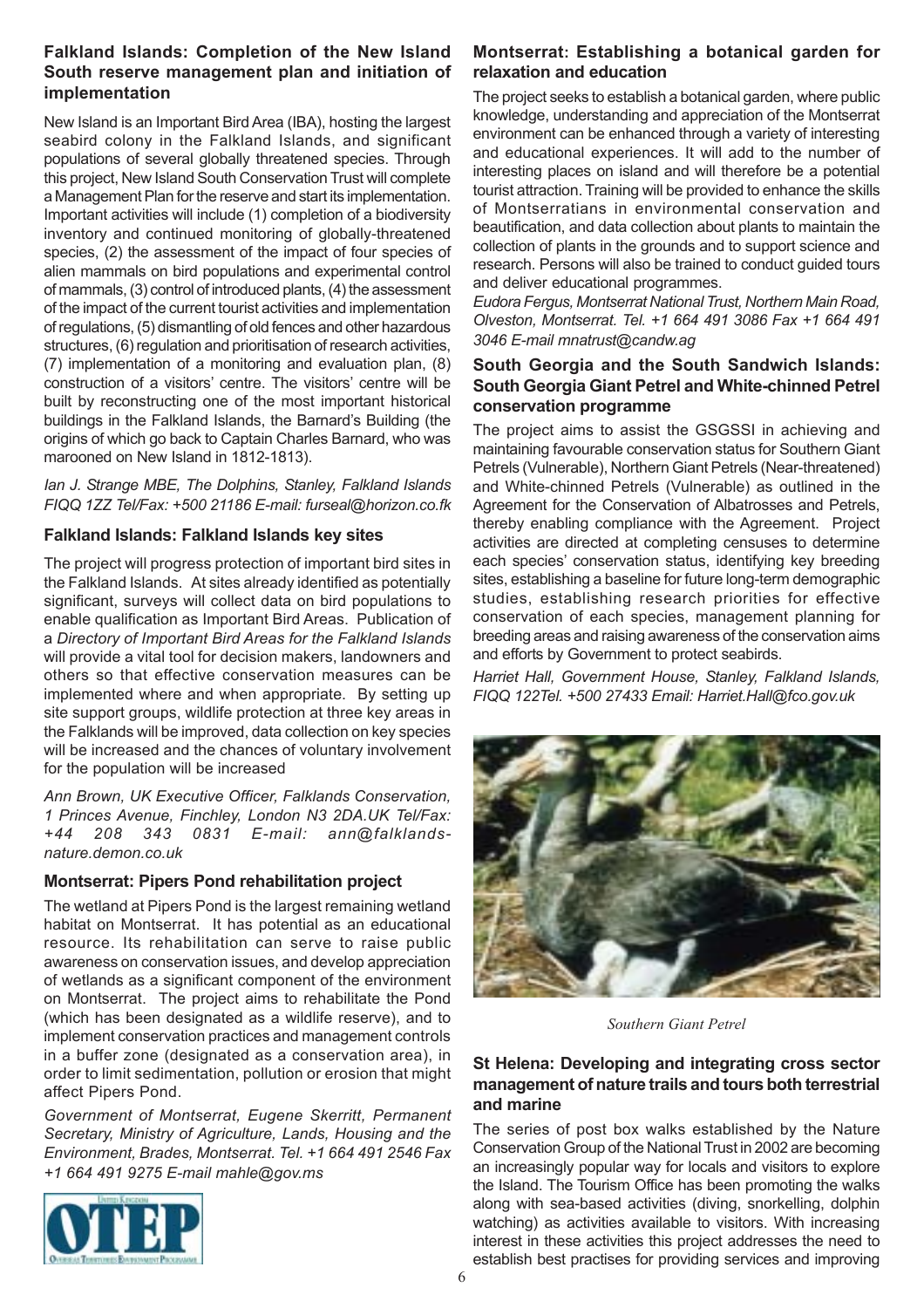the quality of the trails and tours to ensure enjoyable and safe experiences for all.

*Dr Rebecca Cairns-Wicks, St Helena National Trust, Broadway House, Jamestown, STHL 1ZZ, St Helena. Tel/fax: +290 2190 Email: sthnattrust@helanta.sh*

#### **St Helena: Monitoring and raising awareness of grouper at St Helena using Ascension Island as a control**

The project will gather baseline data on an important inshore fish species, grouper *Epinephelus adscensionis*. This will then enable the formulation of a management strategy that will develop the resource in a sustainable manner. Public awareness is another element of this project that will build on the current programme, and create greater awareness of the marine environment.

This project brings together many stakeholders who will benefit from a greater understanding of the biological processes of the grouper.

Data collected will contribute to local, regional and global knowledge along with contributing to the fulfilment of MEAs extended to St Helena.

*Emma Bennett, Marine Scientific Officer, Fisheries Section, Agricultural and Natural Resources Department (ANRD), St Helena Island, STHL 1ZZ. Tel: + 290 4724 Fax: + 290 4900 Email: fishdir@anrd.gov.sh*

#### **Tristan da Cunha: Eradication of the alien plant, Procumbent Pearlwort** *Sagina procumbens* **at Gough Island**

The alien plant, Procumbent Pearlwort *Sagina procumbens*, was first observed at Gough Island in the immediate vicinity of the South African meteorological station in September 1998. Since discovery, volunteer efforts by South African meteorologists, acting under the guidance of the Gough Island Nature Reserve Advisory Committee (GINRAC) and an expert botanist in oceanic islands and invasive species (Dr Niek Gremmen) and utilizing both chemical and physical methods, have restricted the plant's spread to a small (<1-ha) area. The project aims to eradicate *Sagina* at Gough Island by way of a dedicated two-person team with the necessary skills and experience who will be stationed at the island for extended periods of time over a two-year period.

*Mr Mike Hentley, Administrator, Tristan da Cunha, South Atlantic Ocean TDCU 1ZZ Tel: +871-682-087-155 Fax: +871-682-087- 158 E-mail: hmg@cunha.demon,co.uk*

#### **Tristan da Cunha: Tristan da Cunha conservation office**

The project will construct a purpose-built conservation office, attached to the existing Natural Resources Department. This will provide office space for a Tristan Conservation Officer, whose main duties will be to manage conservation projects, and will also provide desk and laboratory space for visiting scientists. The equipment, including desktop computer, purchased during the current Darwin Initiative project on Tristan will be housed there.

*James Glass, Head of Department, Natural Resources Department, Tristan da Cunha, South Atlantic, TDCU 1ZZ Tel: +871 682 097 Fax: +871 097 158 Email: hmg@cunha.demon.co.uk*

#### **Tristan da Cunha: An assessment of the potential for rodent eradication in the Tristan da Cunha**

Tristan da Cunha is a most important UKOT for biodiversity conservation holding the highest numbers of endemic and globally threatened species. However, introduced rodents on the two largest islands have had, and continue to have, a devastating impact on biodiversity. Acting on a request from Tristan, the project will evaluate the potential conservation management options for reducing or removing rodent impacts and restoring the two islands. The available options will be presented and discussed at stakeholder meetings in Tristan, the UK and South Africa, and a detailed plan of action for the preferred option will be produced.

*Geoff M Hilton, The RSPB, The Lodge, Sandy, Beds, SG19 2DL, UK Tel: +44 1767 680551; Fax: +44 1767 683211; Email: geoff.hilton@rspb.org.uk*

#### **Cross-Territory: OT Graduate Research Studentships: building capacity for conservation**

Three OTEP Research Fellowships will be offered to citizens of the UKOTs to study for an MSc in Conservation and Biodiversity at the Centre for Ecology and Conservation at the University of Exeter in Cornwall (UEC). Individuals will be selected by a steering committee of invited experts who specialise in aspects of conservation in the UKOTs. Fellows will study in Cornwall from October 05 - March 06, conduct a research project in their home nation and return to the UK to analyse data, write their thesis, and attend the UKOTCF conference. They will return to the UK to graduate in February 2007. Individuals should be employed by a relevant government department or NGO in their home nation, or guaranteed a position once qualified. This programme will increase the capacity of locally based government departments and NGOs to address the commitments of the Environment Charter and the MEAs. Individuals will also have the opportunity to build upon existing and forge new relationships with UK based OT experts to facilitate future environmental programmes

*Dr Annette Broderick and Dr Brendan Godley, Centre for Ecology and Conservation, University of Exeter in Cornwall, Tremough Campus, Penryn, TR10 9EZ, Cornwall, UK Tel +44 1326 371 842, Fax: +441326 371 859 Email: abroderick@seaturtle.org*

#### **Cross-Territory: Community environmental awareness**

The project will raise environmental awareness in two Overseas Territories in the South Atlantic. Its key elements are interlinked to provide a cohesive approach within the Falkland and Ascension Islands' communities. It will produce environmental resources for schools focusing on island issues and native wildlife. It will launch initiatives for hands-on involvement in conservation activities. It will provide the means for volunteers to take part in wildlife surveys and monitoring. It will facilitate long-term repeatable voluntary data collection. The outputs will create long-term legacies, and, in particular, be incorporated into the education delivery system in both islands.

*Ann Brown, UK Executive Officer, Falklands Conservation, 1 Princes Avenue, Finchley, London N3 2DA UK. Tel/Fax: +44 208 343 0831 E-mail: ann@falklands-nature.demon.co.uk*

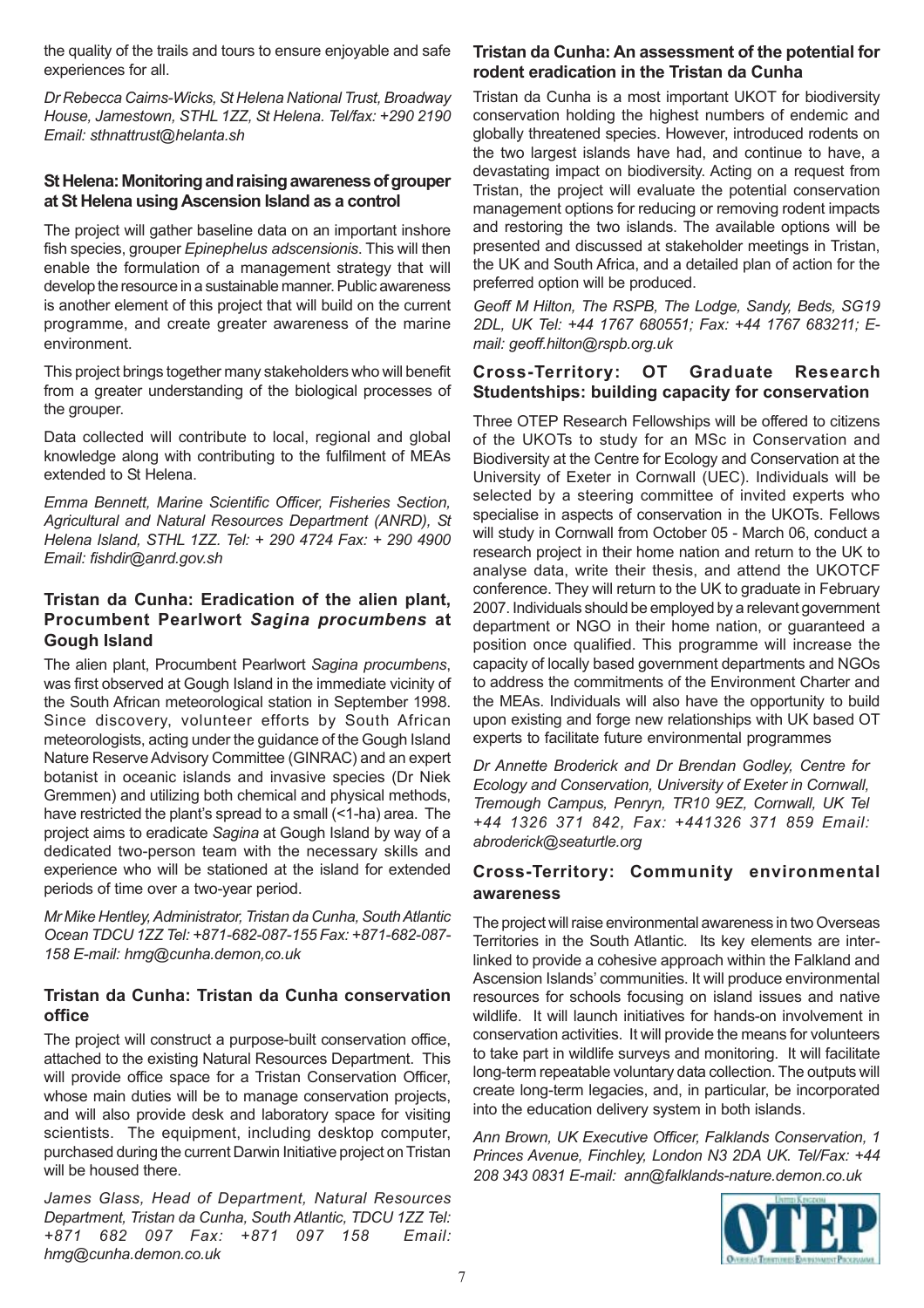# **OTEP Project reports** Southern Giant Petrel census for the Falkland Islands

Applications to OTEP have been of a high quality with good variation in the second round and the cross-territory projects have shown particular cooperation. Good results are beginning to be seen with some encouraging outcomes. In order for the programme to continue it is imperative that publicity be given to the success of projects; *Forum News* has selected a number of reports from the Territories to illustrate this point below and over leaf. Articles on four other OTEP-supported projects can be found on pages 1, 10 and 11 of the main section of the *Forum News.*

#### **Red List Assessment of Cayman Islands' Native Flora for legislaton and conservation planning**

Grand Cayman was subject to severe impact from Hurricane Ivan on 12 September 2004, causing significant disruption to the three project partners – The Department of the Environment, the National Trust for the Cayman Islands and consultant, Fred Burton. While little progress has been made with this project during the intervening period, thankfully a significant amount of work was completed prior to the storm, and these data survived intact.

Following completion of a *Botanical Checklist*, the *Red List* status of local endemics was evaluated as a priority. Thus, assessments had already been completed for all species / subspecies of greatest local conservation significance, before the storm. While some delays to field work have also arisen, investigation of Cayman Brac has confirmed that the localised population of endemic *Verbesina caymanensis*, confined to a small area of the north east cliff, survived the hurricane.

While Cayman's (draft) National Conservation Law remains at green bill stage, the Department of the Environment has since been successful as a project partner in this year's round of *Darwin Initiative* applications. A component of this will be the development of a *Biodiversity Action Plan for the Cayman Islands* – representing a mechanism for the transfer of *Red List* data into a practical conservation framework.

*Dr Mat Cottam,Cayman Islands Department of Environment.*



*EarthDay 2005. Over 600 Red Mangroves were planted as part of this well-attended DoE-organised event. A heightened awareness of the value of native flora has been evident in the wake of the storm.*

The first census of the Southern Giant-petrel in the Falkland Islands has just been completed. This census was undertaken as part of a two-year Albatross and Petrel Programme supported by the UK Overseas Territories Environment Programme and the Falkland Islands Government.

The census revealed a total of 19,810 breeding pairs of Southern Giant Petrels here, a much greater number than the previous estimation of between 5,000-10,000. The world population of around 31,000 must now be re-evaluated and the significance of the Falkland Islands, holding a possible 45% of global numbers, be re-assessed as well as its importance as a stronghold for this species recognised.

Two main concentrations were recorded: one on the west of West Falkland with 26% of the population, and the second, and most important, to the south of Falkland Sound with 72% of the population.

All known and suspected colonies of breeding Giant-petrels were surveyed between November 2004 and March 2005 a total of 47 sites. At four sites, where they were known to have bred in the past, no breeding adult birds were found this season. A further seven sites had no chicks, but may originally have had breeding adults. The remaining 38 sites held between one and 10,986 breeding pairs of Southern Giant Petrels.

In November and December all nests with breeding adults incubating were counted at each individual colony. In January, February and March all chicks and their present parents were counted.

Each colony was either surveyed by land, where direct counts were made, or by air, where aerial photographs were taken and breeding pairs were subsequently counted. Thirteen colonies were counted both during incubation and chickrearing periods. These were used to estimate an average breeding success. These data were then used to estimate the original number of breeding pairs in colonies where only chicks were counted in the second half of the season. Variations in the number of birds counted and in breeding success were used to give an estimate of the error inherent to such a census.

Further work remains to be done. A comprehensive report of the census will now be produced with a detailed account of methods, results, background information and conservation issues. It will put these census results into context both locally and in terms of the worldwide population. A framework for future monitoring of the Southern Giant Petrel in the Falklands will be developed, including how best to monitor trends in the size of the Islands' population, describing any significant lack of knowledge about its ecology, threats it may be facing, and how best to remedy them.

*A Report by Nic Huin and Tim Reid April 2005. Further details from Falklands Conservation UK Office, 1 Princess Avenue, Finchley, London N3 2DA, or www.falklandsconservation.com*

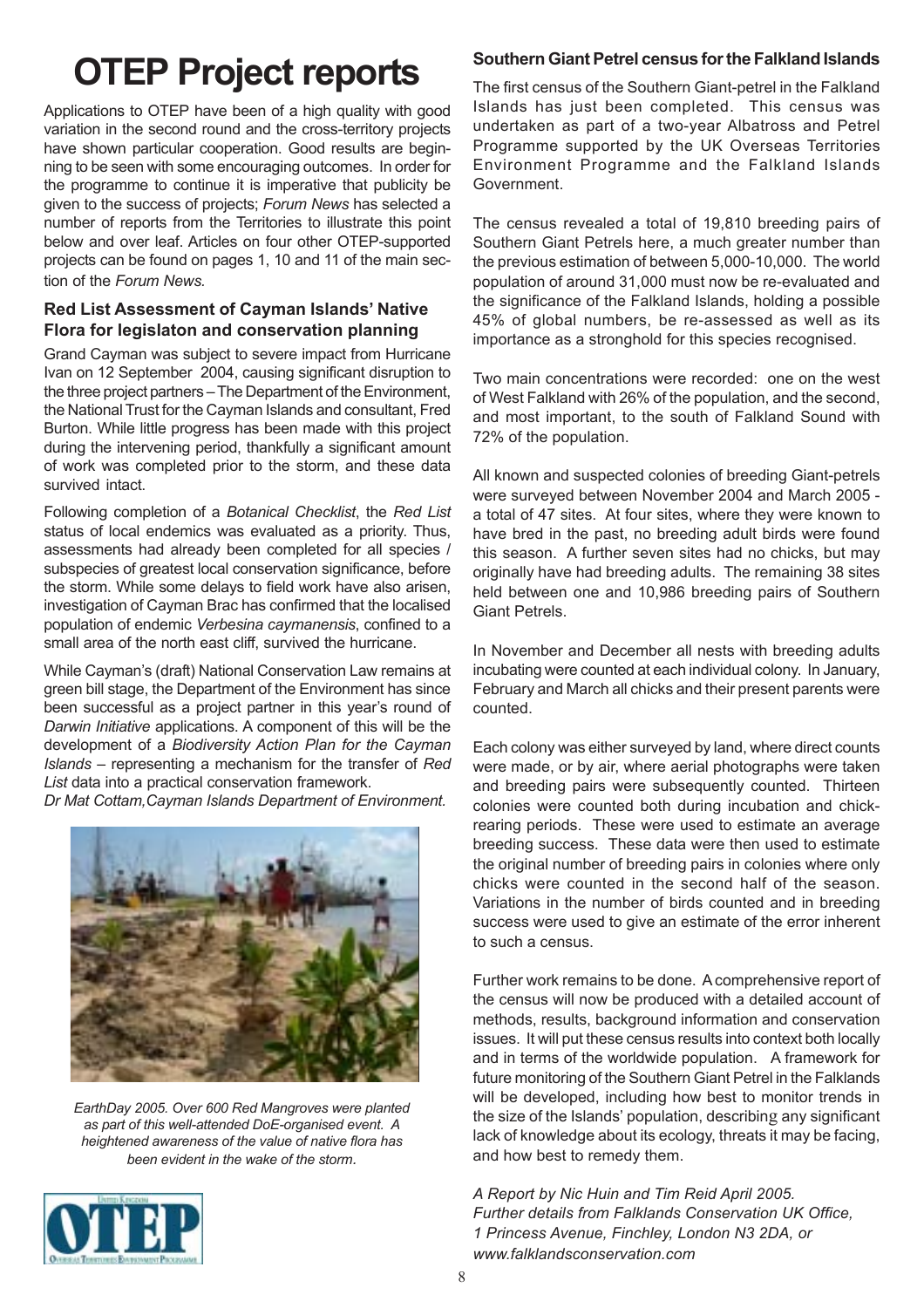#### **Completion of initial implementation stage of plan for biodiversity management and sustainable development around TCI Ramsar site**

Despite two hurricanes/tropical storms impacting TCI during 2004, the project has progressed remarkably well, with Turks & Caicos National Trust (TCNT) personnel undertaking additional work to repair the damage that occurred to some nature trails. Fortunately, the new ecocentre building (a former school) on Middle Caicos survived despite the storms occurring during roof restoration. Structural work (funded locally) is complete and design work on the interpretative displays is progressing rapidly.

Another highlight had been two weeks of fieldwork in January, with a multidisciplinary team of volunteer scientists working with local colleagues, including personnel from both



*Scientists and local students study caves on East Caicos*

the Turks & Caicos National Trust and the Department of Environment. The specialist team included Mike & Ann Pienkowski (ornithology, coordination of field-road [nature trail] development, filming), Oliver Cheesman (butterflies), Tim McCarthy from the Carnegie Museum and Tony Hutson (bats), Ben Pollard and Martin Hamilton from RBG Kew and Jimi Sadle from Florida (botany), Jim Hart from Pennsylvania (caves), and Bryan Naqqi Manco (Senior Conservation Officer, TCNT). The team was particularly fortunate to secure four days on East Caicos, thought to be the largest uninhabited island in the Caribbean and last visited by a range of scientists in 1930, bad weather having prevented access on several landing attempts in recent years. The team had to cut through dense vegetation, surveying biodiversity, and exploring the local caves. Important work was also completed in developing further field roads on Middle Caicos.

Three student groups, including all the science sixth-formers in TCI, were able to join the team for a few days of fieldwork. Video footage of the various activities undertaken by the team had been obtained both as a record and for future interpretative work. Some of this was integrated into several programmes which occupied a high proportion of material broadcast in the period by national television.

Other important elements of the work over the period have included recruitment and training of a local officer to develop the on-island presence, work-experience vacation employment of young people to interest them in careers in conservation, and the development and implementation of

a local guide-training programme as one of the measures linking biodiversity and local employment opportunities.

The integrated programme of work is continuing on schedule into the second year of this project.

#### **BIOT's "Treasure Nature" leaflet**

A new leaflet aims to raise awareness of the importance of the natural environment of the British Indian Ocean Territory (BIOT). It is aimed primarily at yacht crews visiting the Chagos archipelago and civilians and military working in, or visiting, Diego Garcia. Production was by the Chagos Conservation Trust, part-funded by the Overseas Territories Environment Programme. Dr Mark Spalding contributed much to the content and design.



Apart from friendly advice on such practical issues as anchoring, fishing, snorkelling, sewage and trash, the leaflet highlights why the local environment is so deserving of protection. The Chagos provides habitats and breeding grounds for dolphins, turtles, sharks, whales, corals, a thousand species of fish and many other animals and plants. Reference is made to national and international protection which is legally binding.

The leaflets are given to all new arrivals in Diego Garcia. The British Representative considers them an excellent introduction to the pristine environment in the Territory and a helpful element in the strategy for keeping it that way. Other Territories, organisations and individuals are welcome to have copies of the leaflet which are available from the *CCT Secretary: simonhughes@hughes-mccormack.co.uk*.

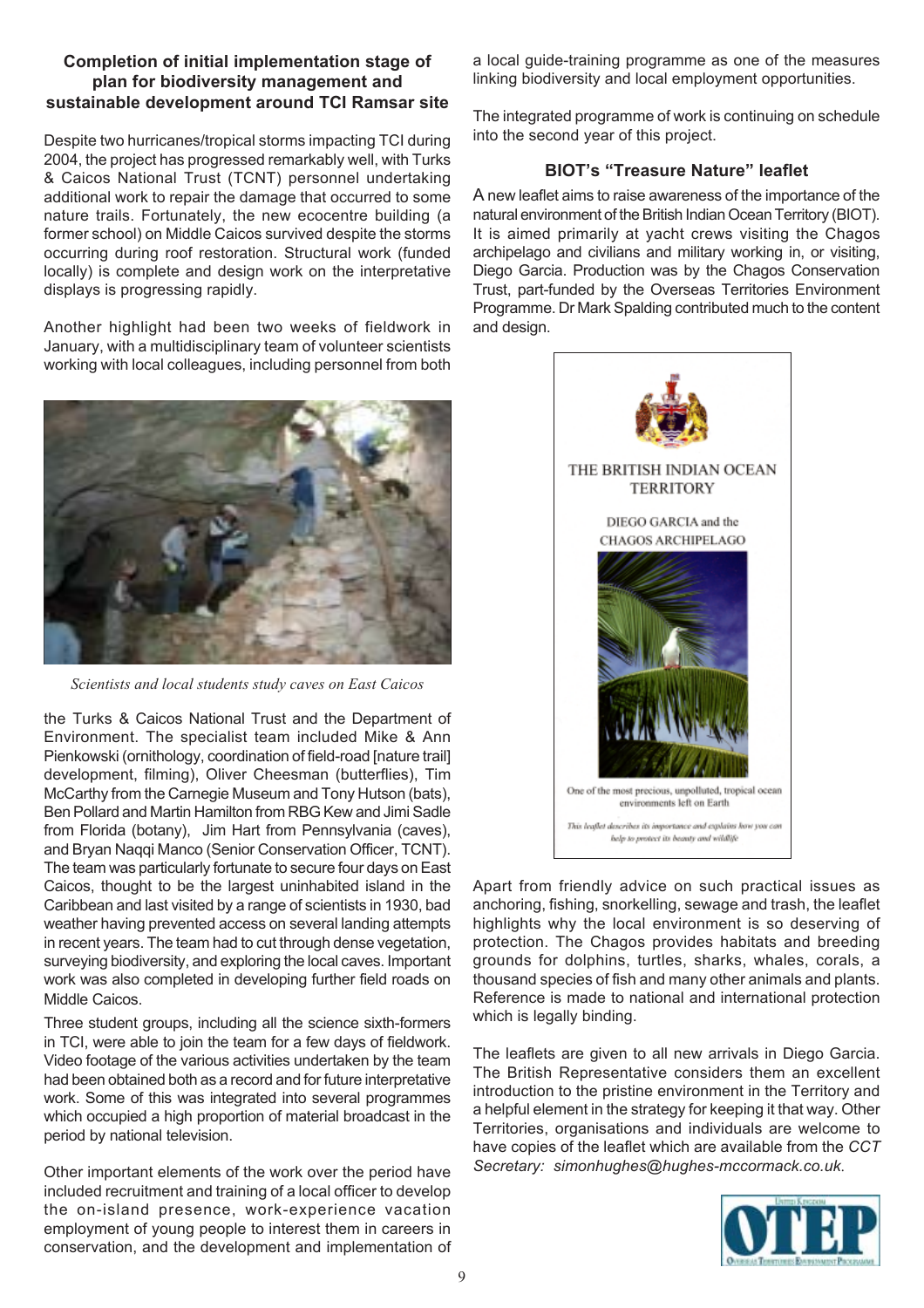### **St Helena Airport**

The long awaited announcement about an airport has been made, giving rise to a great deal of excitement in St Helena.

The Governor hosted a press conference to announce that an airport will be built on St Helena. The timing of bringing into operation will coincide with the decommissioning of the RMS in 2010. The long- haul runway option of 2500 m was announced - a surprise perhaps to some, but perhaps not all, that this was the preferred option.

The picture shows the Governor, Michael Clancy making the announcement - which is the single largest development on St Helena – and which all are hoping will be a turning point in the lives and fortunes of Saints and St Helena.



### **Protected Area Planning for the Central Peaks**

#### **Alien plant control at High Peak and Casons**

A primary output for the first year of this OTEP-supported project was to carry out weed control in accessible areas at High Peak (and associated Peaks), through a combination of contract and volunteer programmes, to reduce the threat of loss of native plant species and establish a publicly visual impression of project progress and improved amenity.

A tiny fragment of tree ferns and cabbage trees cling to the steep southern slope below the peak of High Peak. However, the relentless spread of flax from the abandoned flax plantations below is succeeding in destroying what little remains. With the area cleared of invasives, the ebonies, rebonies, gumwoods and Large Jellico are clearly visible and now have room to grow, whilst ferns are colonising open ground. A small number of the critically endangered Large Bellflowers were found after flax was removed from the base of High Peak cliff face. This is a really exciting discovery and gives hope that more individuals will be found when work starts to control flax on the cliff face*.* Effort now needs to be focused on the sheer slope above and on finding ways of sustaining conservation effort in the area

Work is well underway surveying the vegetation along the central ridge. The survey will confirm the status of the native plants, and give information on under-recorded endemics. It will track changes in the different plants growing in the Peaks and their range over time. This is useful because it will give hard evidence

of the level of success of alien plant control programmes and whether populations of endangered species are increasing or decreasing.



*Volunteers clearing weeds from around Small Bellflower plants High Peak*

Advice and experience sharing has been exchanged with other OTEP project managers, Tara Pelembe on Ascension Island regarding digital mapping and data basing and Peter Ryan in South Africa regarding Tristan da Cunha flax control on Inaccessible. Through Tara we have had contact with Ian Fisher, who visited Ascension last year for the RSPB and Alan Mills, who will be visiting Ascension later this year to support their mapping and database project. In addition other colleagues here and abroad, in particular Mike Pienkowski, Chair UKOTCF, and Adrian Mallia, from Adi Associates Environmental Consultants who carried out a consultancy on the Island last year, have been consulted on aspects of project development. The support given is much appreciated because the collective advice, which it should be noted is given free, helps to build our confidence that we are 'on-track' and gives us a broader outlook.

*For further information about the OTEP Protected Area Planning Project for the central Peaks contact Rebecca Cairns-Wicks on tel. +290 4419 or email Mount.Pleasant@helanta.sh*

### **Strategy for Action to implement the Environment Charter, St Helena**

The Environment Charters set out an agreed policy framework between the UK Government and individual Overseas Territories.

The Environment Charter was signed in 2001 on behalf of the people of St Helena by Councillor Eric George. Progress has been made towards implemention, but only as possible within normal day-to-day work within various government departments and by NGO's. There was no comprehensive island-wide strategy for action for implementing the Charter, and this was much needed.

To achieve this, a project "Facilitation of the Development of a Strategy for Action to Implement the Environment Charter" (the Environment Charter Project) was drawn up and funding sought and approved from the Overseas Territories Environment Programme (OTEP) in 2004.

With the experience gained from the pilot study in the Turks and Caicos Islands, to achieve the first completed strategy for action to implement the Environment Charter, Dr Mike Pienkowski was the most likely person to facilitate this project for St Helena.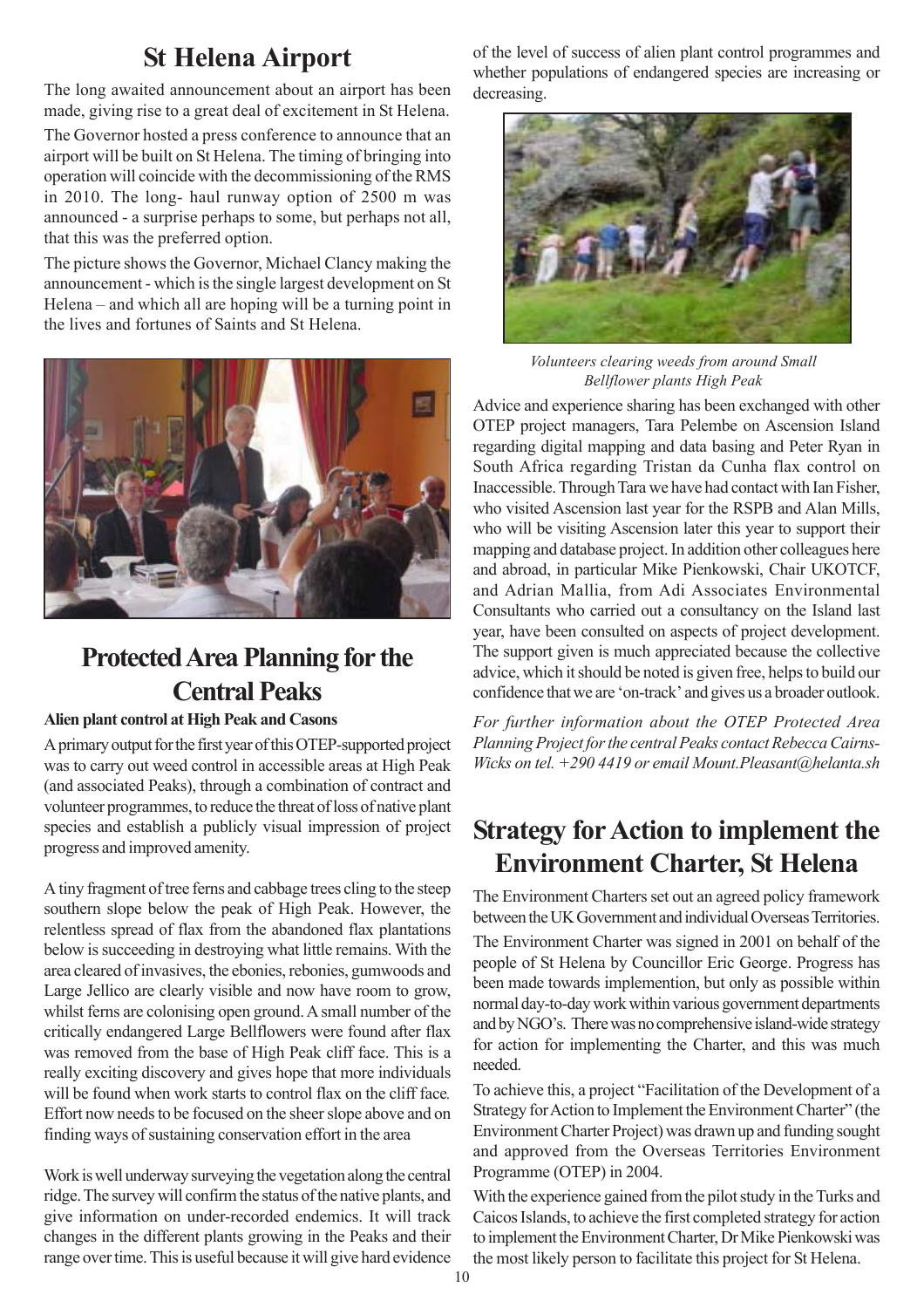After two visits to the island, countless workshops, meetings, interviews, emails, etc, Dr Pienkowski, and his wife Ann, have now produced the final version of St Helena's first Strategy for Action document, based on the input from many local stakeholders. Legislative Council commended the document for adoption, and it is ready to be presented to Executive Council for the final endorsement.

*Environmental Co-ordinator, St Helena*



*Jason Thomas, Environmental Health Officer, leads part of the discussion between Councillors, Heads of Department, other governmental personnel and NGOs in a workshop chaired by Isabel Peters and Mike Pienkowski*

### **South Atlantic Working Group**

SAWG is looking for a voluntary secretary to take minutes and see to the secretarial side of the Group. If you have experience of, or an interest in, the South Atlantic Territories and can attend meetings in London four times a year please contact Frances Marks, fmarks@ukotcf.org

### **Recovery Programme for** *Abutilon pitcairnense***, one of the World's Rarest Plants**

A consequence of recent events on Pitcairn led to the detention facility on the Island being enlarged. This expansion necessitated a relocation of the plant nursery. The value of the nursery was dramatically illustrated by the case of *Abutilon pitcairnense*, a colourful species related to the hibiscus that was only re-discovered and then propagated by Carol &Jay Warren in 2003. The single rediscovered plant was destroyed in 2004 by a landslide at Tedside. Thus it is thanks to propagation in the nursery and at Trinity College, Dublin, that the species now survives at all. An eight-step recovery programme for this critically endangeredspecies has been devised:

- **•** Secure existing genepool by vegetative propagation **done**
- **•** Search for more wild individuals **on-going**
- **•** Pollinate and raise seedlings **done, but try more**
- **•** Determine genetic diversity of progeny using AFLP **started, complete 2005**
- **•** Cross pollinate most genetically distinct progeny **start 2006**?
- **•** Check inbreeding/outbreeding depression **2008/9?**
- **•** Maintain an ex situ population **started (Pitcairn, Trinity College), needs further distribution compliant with CBD**
- **•** Establish more plants in wild started, **on-going**

A similar approach might be taken for all critically threatened native plants, such as a small tree Myrsinaceae rediscovered on Pitcairn in 2003.

*Steve Waldren & Noeleen Smyth, Trinity College, Dublin email: swalderen@tcd.ie*



### **New Scientific Publication from GONHS**

The Gibraltar Ornithological & Natural History Society (GONHS) has just issued a new publication, *Iberis: the scientific journal of the Gibraltar Ornithological & Natural History Society*.

*Iberis* takes the name of the Gibraltar Candytuft *Iberis gibraltarica* which in Europe is found only in Gibraltar, but is also found in north Morocco. *Iberis* will be publishing scientific papers on the biology of the Strait of Gibraltar, which adds to the suitability of the journal's title.

Published in full colour, the first issue carries articles on birds and invertebrates. One of the articles, by Charles Perez, records the first ever record in Europe of the Mountain Chiffchaff, a bird from the Himalayas, ringed at the GONHS station at Jews' Gate. Other articles are on invertebrates, including a review of Gibraltar's land molluscs by Alex Menez, of isopods (woodlice and their allies) by Jason Easter, of beetles by Charles Perez and Keith Bensusan, and another on dragonflies by several authors including Paul Acolina. Another article confirms the presence in Gibraltar of the Scorpion.

The new journal is edited by an editorial board which includes GONHS members and university professors from three continents, Prof Mohamed Mouna of Rabat University Mohamed V-Agdal, Prof Agustin Fuentes of Notre Dame University, Indiana, USA, and Prof Antonio Galán de Mera from San Pablo University in Madrid. Co-ordinating the publication is Corresponding Editor Dr John Cortes of GONHS.

*Iberis* will be distributed to learned Societies and Universities around the world. Copies of *Iberis* are available free to GONHS members and are on sale to the public for £2.50 at The Nature Shop in Casemates.

*For more details contact Gibraltar Ornithological and Natural History Society, Jews Gate, Upper Rock Nature Reserve, P O Box 843, Gibraltar, +350 72639*